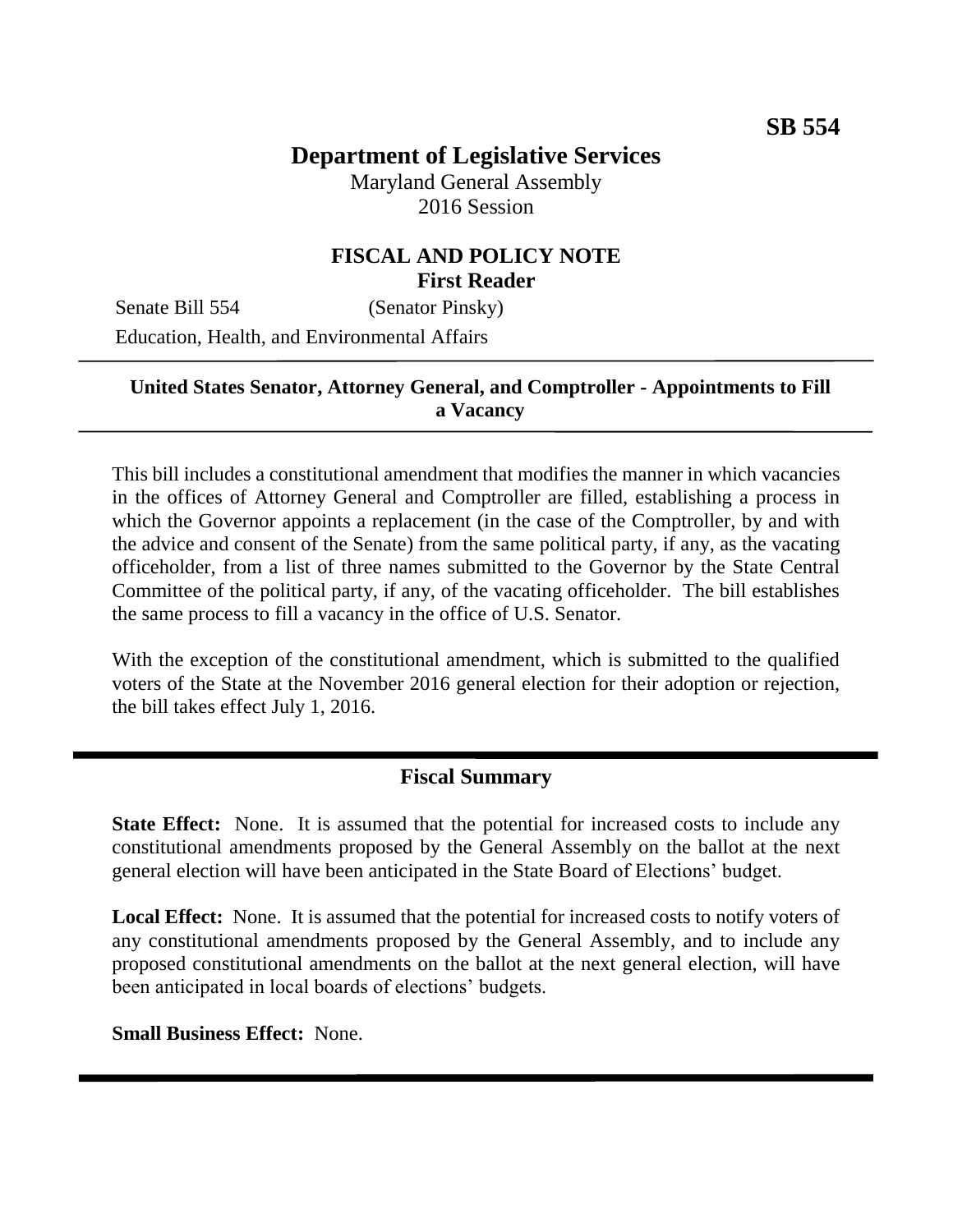## **Analysis**

**Bill Summary:** In the case of a vacancy in the offices of Attorney General, Comptroller, or U.S. Senator, the Governor must appoint one of three individuals whose names are submitted to the Governor in writing, within 30 days after the occurrence of the vacancy, by the State Central Committee of the political party, if any, with which the vacating officeholder had been affiliated at the time of the officeholder's last election or appointment. Each individual whose name is submitted to the Governor must have been a registered voter affiliated with the political party of the vacating officeholder on the date immediately preceding the date on which the vacancy occurred. The Governor must make the appointment within 15 days after the names are submitted.

If names are not submitted within 30 days by the State Central Committee of the appropriate political party, the Governor must appoint within another period of 15 days any qualified individual who was a registered voter affiliated with the political party of the vacating officeholder on the date immediately preceding the date on which the vacancy occurred.

If the vacating officeholder was not affiliated with a political party at the time of the officeholder's last election or appointment, the Governor must appoint any qualified individual within 15 days after the occurrence of the vacancy.

This process is established in the Maryland Constitution for the offices of Attorney General and Comptroller, by constitutional amendment, and in statute for the office of U.S. Senator.

Consistent with current law (under the Maryland Constitution), the appointment to fill a vacancy in the office of the Comptroller is made by and with the advice and consent of the Senate.

The appointments, consistent with current law (under the Maryland Constitution and statute), are (1) for the remainder of the term, in the case of the office of Attorney General; (2) until another election and the qualification of the successor, in the case of the office of the Comptroller; and (3) depending on the timing of the vacancy, either for the remainder of the term or until a successor is elected at a special primary and general election held at the same time as a regular statewide primary and general election, in the case of the office of U.S. Senator.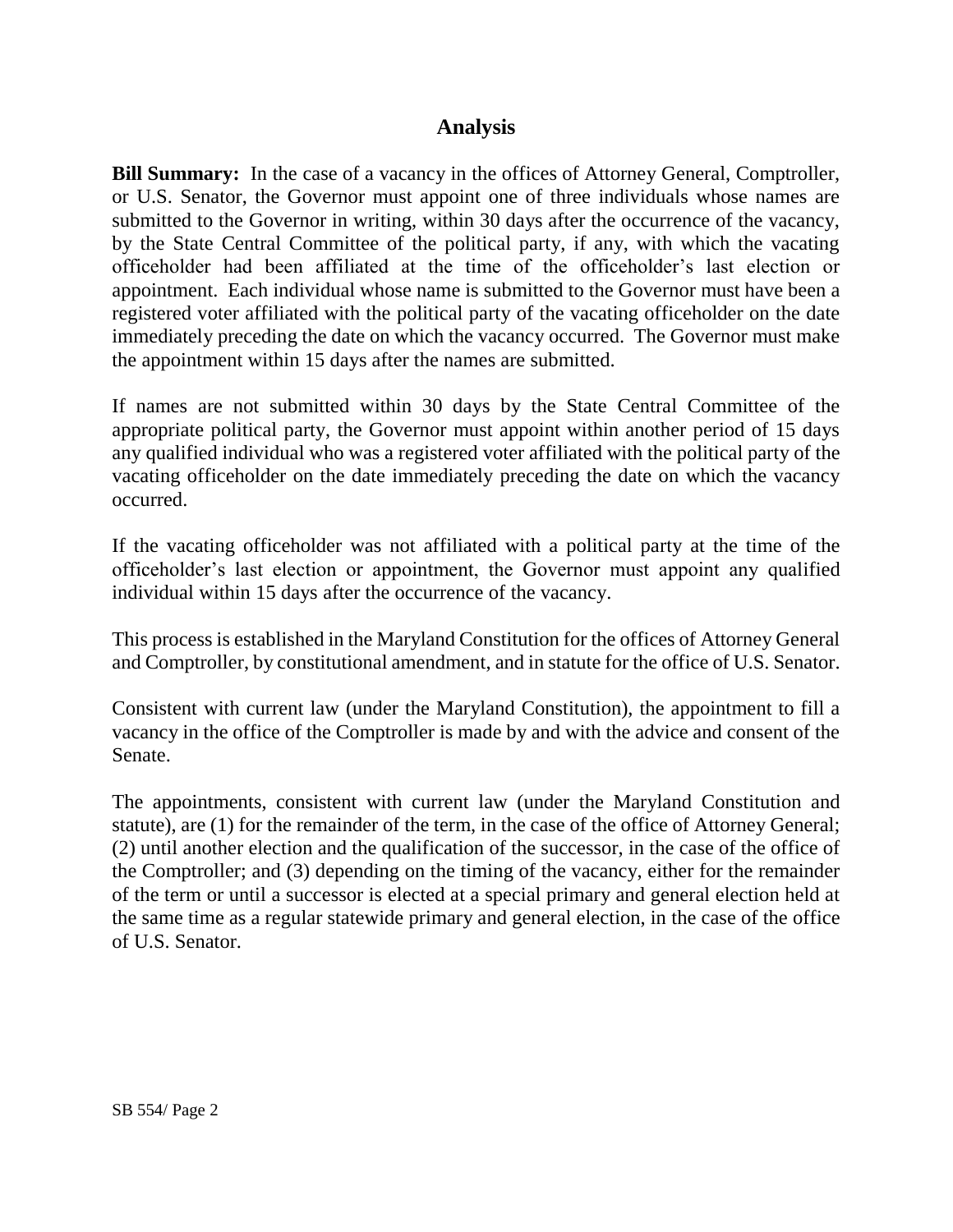### **Current Law/Background:**

#### *Attorney General and Comptroller Vacancies*

Under the Maryland Constitution, if a vacancy occurs in the office of the Attorney General, the Governor appoints a person to fill the vacancy for the remainder of the term. If a vacancy occurs in the office of the Comptroller, the Governor, by and with the advice and consent of the Senate, must fill such vacancy by appointment, to continue until another election and until the qualification of the successor.

#### *U.S. Senate Vacancy*

If a vacancy occurs in the office of U.S. Senator, the Governor has to appoint an eligible individual to fill the vacancy. If the vacancy occurs before the date that is 21 days before the deadline for filing certificates of candidacy for the next succeeding regular statewide election in the second or fourth year of the term, a special primary and general election are called, to be held at the same time as the next regular statewide primary and general election. The appointed individual serves until a successor is elected by special election or the end of the six-year term (if the vacancy occurs after the date 21 days before the deadline for filing certificates of candidacy for the election held in the fourth year of the term).

The Seventeenth Amendment to the U.S. Constitution specifies that when vacancies occur in the U.S. Senate, the executive authority of the applicable state must issue "writs of election" to fill such vacancies. A state legislature, however, may also empower the executive to make temporary appointments until such vacancies are filled by election as the legislature may direct.

#### *State Central Committees*

Each political party must have a State central committee, which is the governing body of the political party. A State central committee may be composed of the members of the county central committees during their terms in office. The county central committees of the Democratic and Republican parties are elected during the gubernatorial primary.

**State Fiscal Effect:** State costs of printing ballots may increase to the extent inclusion of the proposed constitutional amendment on the ballot at the next general election would result in a need for a larger ballot card size or an additional ballot card for a given ballot (the content of ballots varies across the State, depending on the offices, candidates, and questions being voted on). However, it is assumed that the potential for such increased costs will have been anticipated in the State Board of Elections' budget. Pursuant to Chapter 564 of 2001, the State Board of Elections shares the costs of printing paper ballots with the local boards of elections.

SB 554/ Page 3